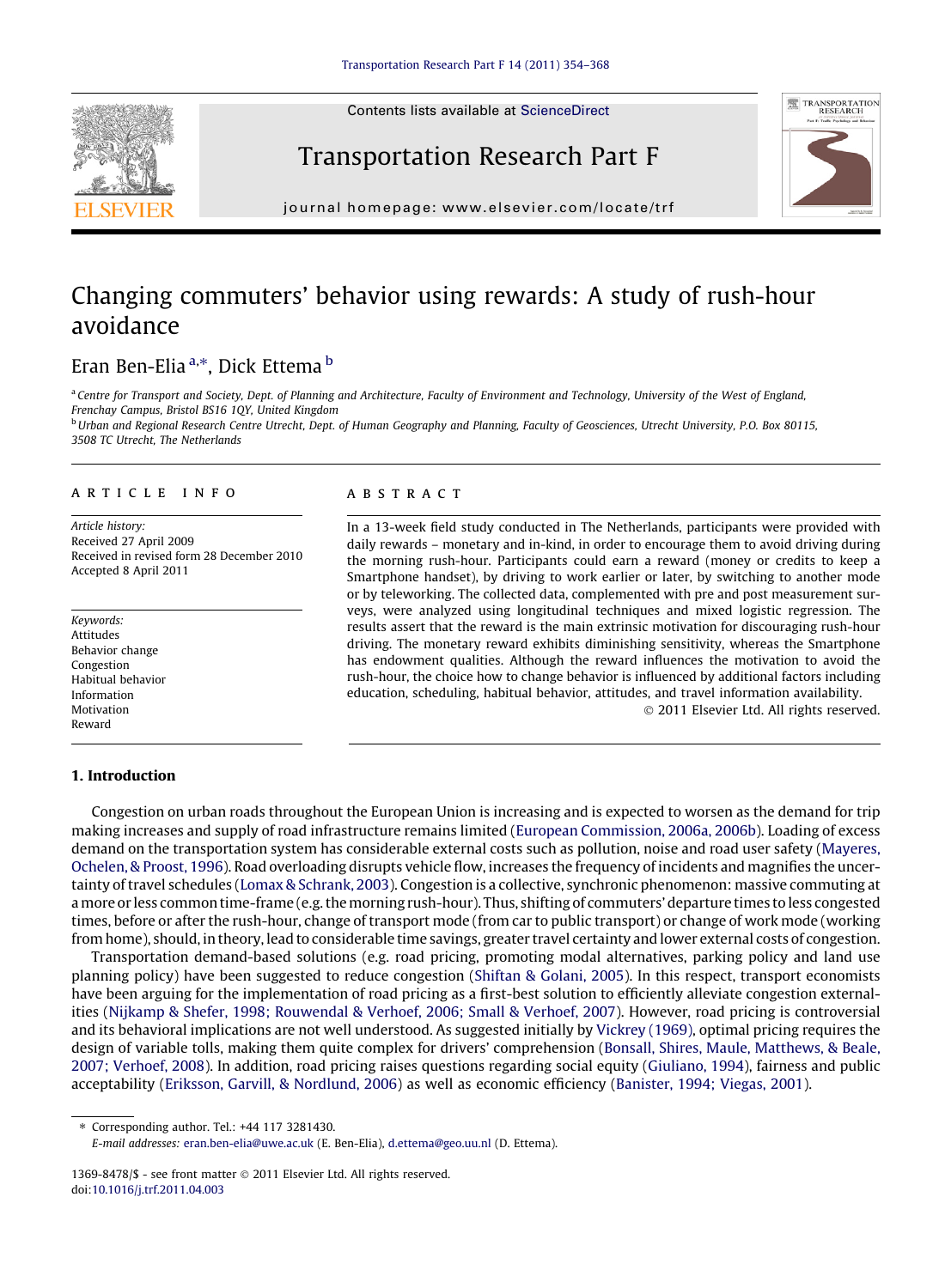Second-best schemes have been suggested to circumvent the difficulties in implementing first-best pricing solutions ([Small & Verhoef, 2007](#page--1-0)). In The Netherlands the notion of using rewards to achieve desired outcomes in travelers' behavior has been recently implemented in the context of the Spitsmijden<sup>1</sup> program ([Ettema, Knockaert, & Verhoef, 2010; Knockaert](#page--1-0) [et al., 2007](#page--1-0)), thus far, the largest systematic effort to analyze the potential of rewards in the field as a policy mean for changing commuter behavior. A pilot study (see Section 3 for further details), involving 340 participants and lasting over 13 weeks, was organized in the second half of 2006. Its objective was to investigate, in an empirical field study, the potential impacts of rewards on commuters' behavior during the morning rush-hour. Participants could earn a reward (money or credits to keep a Smartphone handset which also provided real-time traffic information), by driving to work earlier or later, by switching to another travel mode or by teleworking. Initial results provided evidence of substantial behavior change in response to the rewards, with commuters shifting to earlier and later departure times and more use of public transport and alternative modes or working from home ([Ettema et al., 2010](#page--1-0)).

The effectiveness of rewards to reinforce a desirable behavior (e.g. identification and loyalty, work effort) is supported by a large volume of empirical evidence ([Kreps, 1997; Berridge, 2001\)](#page--1-0). However, in the context of travel and traffic behavior, rewards are poorly represented. Punishments and enforcement (such as policing, felony detectors, and fines), have been more widely documented than rewards (e.g. [Rothengatter, 1992; Perry, Erev, & Haruvy, 2002; Schuitema, 2003\)](#page--1-0). The relative salience of negative motivational means reflects, to a large extent, a disciplinary bias. Given that travel behavior has been to the most part subjected and influenced by microeconomic theories ([McFadden, 2007](#page--1-0)), it is not surprising that the behavioral rationale of many demand based strategies to manage traffic congestion is based on negative incentives that associate, through learning, the act of driving with punishments (such as tolls or increased parking costs).

The few examples where rewards have been applied in a travel context are short term studies involving the use of a temporary free bus ticket as an incentive to reduce car driving. To most parts, the results of these studies are inconclusive. For example, [Fujii, Gärling, and Kitamura \(2001\) and Fujii and Kitamura \(2003\)](#page--1-0) found that an incentive did encourage a change towards reducing car driving; however the level of car driving returned to previous levels once the incentive was stopped. In contrast, [Bamberg, Ajzen, and Schmidt \(2002\) and Bamberg, Rolle, and Weber \(2003\),](#page--1-0) found that habitual behavior prevented substantial reductions in car use. It is not the scope of this paper to debate which policy (pricing or rewards) is more effective. However there is substantial evidence that people respond more favorably and are more motivated when rewarded rather than punished ([Kahneman & Tversky, 1984; Geller, 1989](#page--1-0)). Thus, the potential of rewards as a base for traffic management policy is well worth considering if based on robust behavioral foundations.

The main aim of this paper is to comprehensively analyze and explore the changes in behavior during the course of the aforementione pilot study and identify key factors that influence the response to the rewards. The rest of the paper is organized as follows: Section 2 sets a number of theoretically driven research questions and hypotheses. Section 3 describes the experimental setup and methods. Results, based on a mixed logistic regression analysis are presented in Section 4. A discussion is presented in Section 5, followed by summary and conclusions in Section 6.

#### 2. Research questions and hypotheses

Several key questions are postulated: First, how effective are rewards as a means for motivating travel behavior change? The literature does not provide a clear indication. One view suggests that satisfying rewards contribute to higher rates of motivation [\(Cameron, Banko, & Pierce, 2001; Cameron & Pierce, 1994](#page--1-0)). The other view propounds that rewards interfere and undermine intrinsic motivation, deflecting motivation from internal to external causes and reducing the amount of effort devoted to participate in activities ([Deci, 1971, 1975; Lepper & Green, 1978](#page--1-0)). Theory of Cognitive Evaluation (TCE) further asserts that the effect of reward will depend on how it affects perceived self-determination and competence [\(Deci & Ryan,](#page--1-0) [1985\)](#page--1-0).

Second, does the nature of the reward (monetary, in-kind) affect the willingness to change travel behavior and its tenacity? People seem more receptive to large monetary rewards compared to small ones [\(Gneezy & Rustichini, 2000; Gneezy, 2003](#page--1-0)). Moreover, a monetary reward might be framed as a prospective gain. According to Prospect Theory ([Kahneman & Tversky,](#page--1-0) [1979\)](#page--1-0), diminishing sensitivity to money can affect the perseverance of change. Participants' apparently have greater satisfaction and motivation is higher with gifts compared to monetary rewards; however when asked, most people prefer receiving money ([Shaffer & Arkes, \(2009\)](#page--1-0)). In-kind rewards may therefore encourage behavior change through a different cognitive path: the endowment effect. A Smartphone handset granted to some participants may be regarded as an uncertain endowment. An endowment is not easily relinquished, once given [\(Kahneman, Knetsch, & Thaler, 1991\)](#page--1-0). The endowment effect may well motivate to change behavior just in order to avoid the emotional loss associated with the possibility to give up a valued object. In this respect, the in-kind reward, unlike the monetary one may have affective as well as motivational properties.

Third, to what extent do personal and social characteristics (e.g. gender, education level, personal income, or household composition) sustain or diminish the potential impact of rewards? The connection between socio-economic characteristics and travel choices is well documented (e.g. [Harris & Tanner, 1974; Ben-Akiva & Lerman, 1985; Axhausen & Gärling, 1992\)](#page--1-0). In this respect income may well affect motivation in the case of the monetary reward. Diminishing sensitivity could suggest that participants with higher incomes might be less motivated to change behavior for a rather marginal monetary gain.

 $1$  Translated literally as peak avoidance.